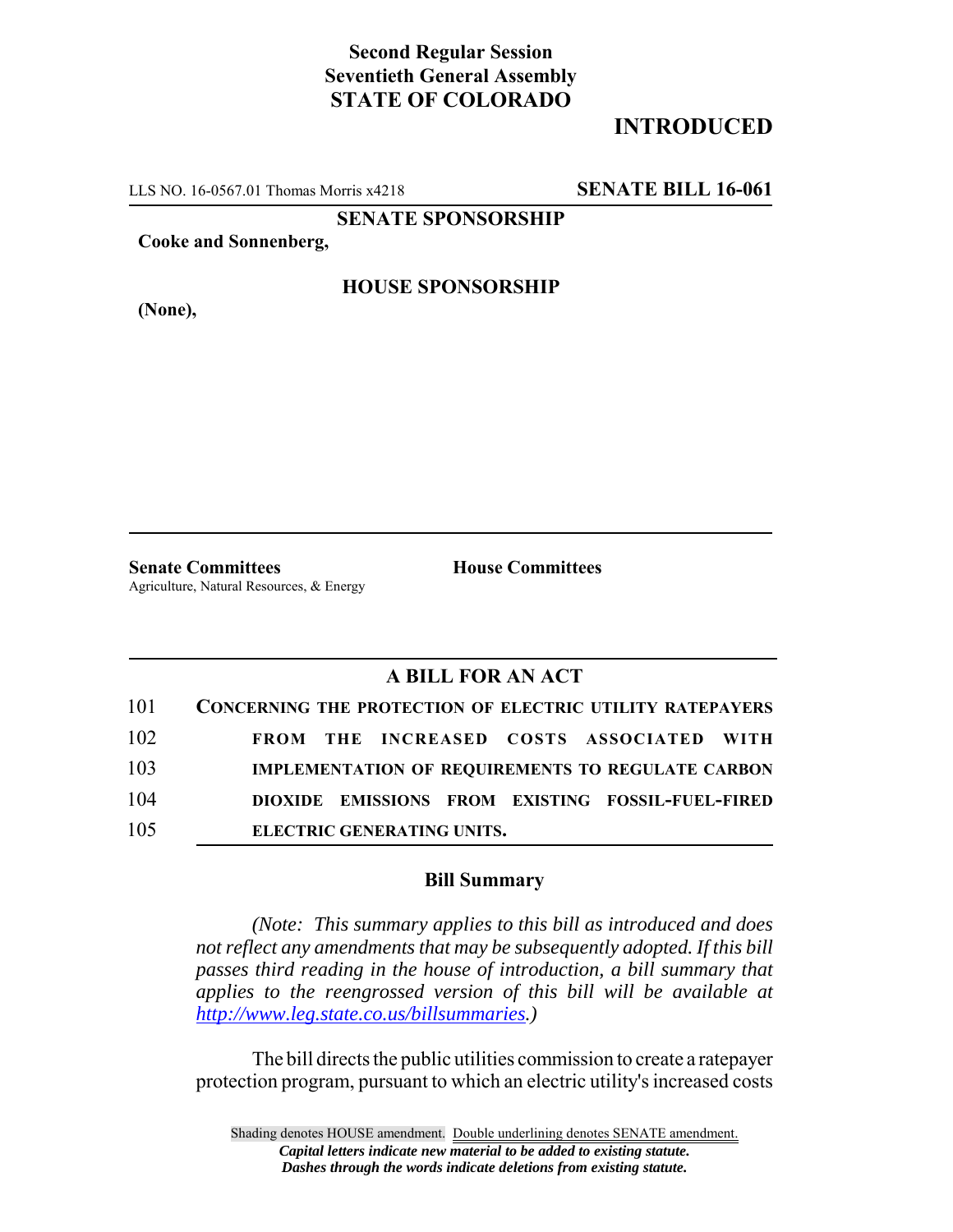attributable to compliance with the federal environmental protection agency's regulations that limit carbon dioxide emissions from existing fossil-fuel-fired electric generating units are paid from a state fund rather than by the utility's customers. The fund is financed by appropriations from the stationary sources control fund.

| $\mathbf{1}$   | Be it enacted by the General Assembly of the State of Colorado:       |
|----------------|-----------------------------------------------------------------------|
| $\overline{2}$ | <b>SECTION 1.</b> In Colorado Revised Statutes, add part 2 to article |
| 3              | 8.7 of title 40 as follows:                                           |
| $\overline{4}$ | PART <sub>2</sub>                                                     |
| 5              | ELECTRIC RATEPAYER PROTECTION                                         |
| 6              | 40-8.7-201. Short title. THE SHORT TITLE OF THIS PART 2 IS THE        |
| 7              | "RATEPAYER PROTECTION ACT".                                           |
| 8              | $40 - 8.7 - 202.$<br>Legislative declaration. (1) THE GENERAL         |
| 9              | <b>ASSEMBLY HEREBY:</b>                                               |
| 10             | (a) FINDS THAT:                                                       |
| 11             | (I) THE EPA HAS ADOPTED RULES UNDER SECTION 111 (d) OF THE            |
| 12             | FEDERAL "CLEAN AIR ACT" THAT DIRECT STATES TO REGULATE CARBON         |
| 13             | DIOXIDE EMISSIONS FROM EXISTING FOSSIL-FUEL-FIRED ELECTRIC            |
| 14             | <b>GENERATING UNITS;</b>                                              |
| 15             | (II) THESE RULES WILL HAVE A MAJOR IMPACT ON COLORADO'S               |
| 16             | ECONOMY BY<br>REGULATING HOW ELECTRICITY IS<br>PRODUCED,              |
| 17             | TRANSMITTED, DISTRIBUTED, AND CONSUMED WITHIN COLORADO;               |
| 18             | ALTHOUGH THE GOVERNOR AND THE DEPARTMENT HAVE<br>(III)                |
| 19             | COMMITTED TO DEVELOP A STATE PLAN THAT WILL NOT ADVERSELY             |
| 20             | IMPACT RATEPAYERS, IMPLEMENTING THE EPA'S RULES COULD AFFECT          |
| 21             | THE COST, RELIABILITY, AND FUTURE IMPROVEMENT OF ELECTRIC SERVICE     |
| 22             | WITHIN THE STATE OF COLORADO, AND THE DEPARTMENT, AS THE AGENCY       |
| 23             | RESPONSIBLE FOR DEVELOPING THE STATE PLAN, SHOULD BEAR THE FISCAL     |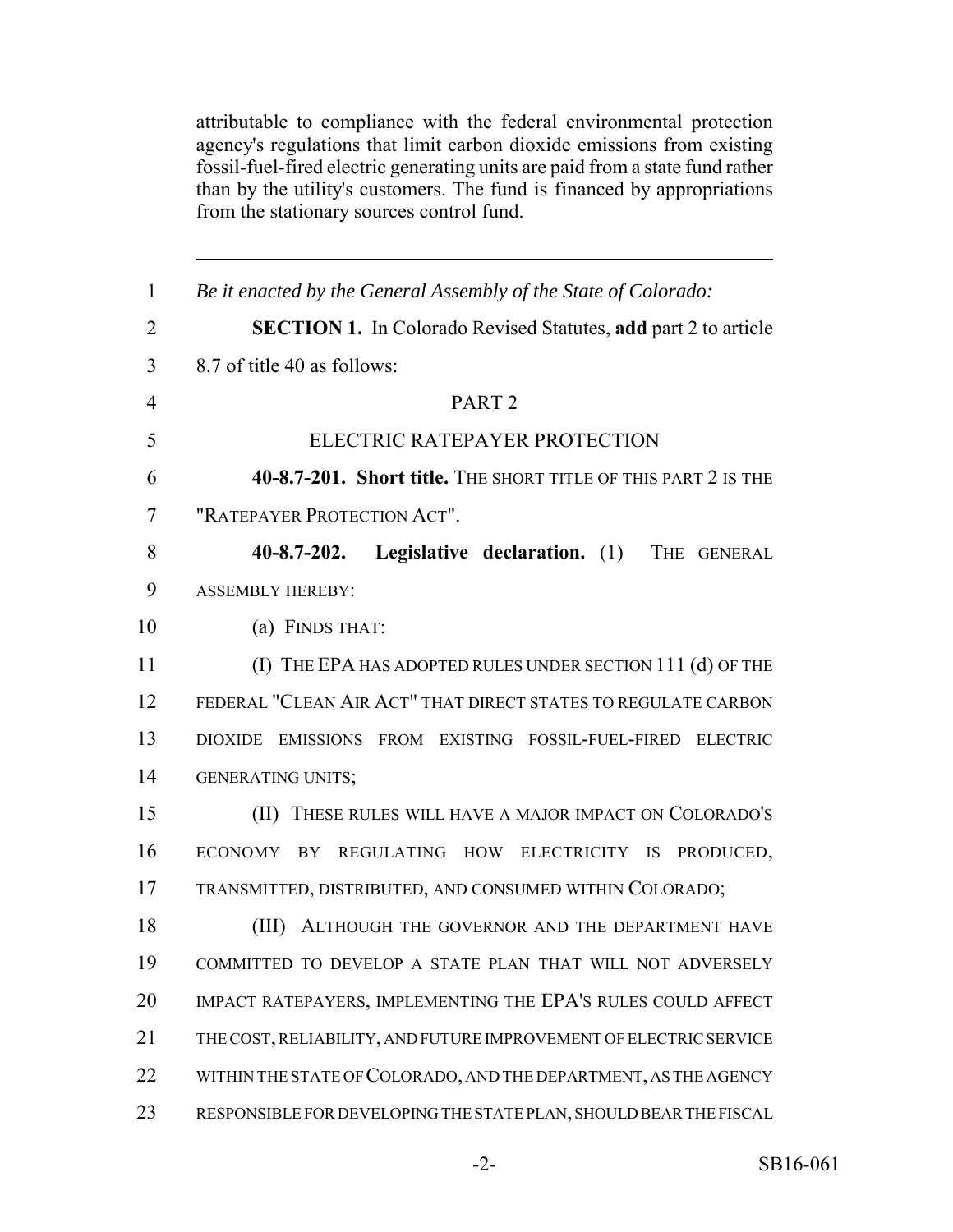1 IMPACT OF A STATE PLAN THAT EFFECTS A RATE INCREASE;

 (b) DETERMINES THAT ELECTRIC UTILITY RATEPAYERS SHOULD BE PROTECTED FROM THESE ADVERSE IMPACTS; AND

 (c) DECLARES THAT THE GENERAL ASSEMBLY'S INTENT IN ENACTING THIS PART 2 IS TO AUTHORIZE A PROGRAM THAT ALLOWS ELECTRIC UTILITIES TO RECOVER THEIR COSTS ATTRIBUTABLE TO COMPLIANCE WITH THE FEDERAL EMISSION REGULATIONS WITHOUT IMPOSING THOSE COSTS ON ELECTRIC UTILITY RATEPAYERS.

 **40-8.7-203. Definitions.** AS USED IN THIS PART 2, UNLESS THE 10 CONTEXT OTHERWISE REQUIRES:

(1) "COMMISSION" MEANS THE PUBLIC UTILITIES COMMISSION.

 (2) "DEPARTMENT" MEANS THE DEPARTMENT OF PUBLIC HEALTH AND ENVIRONMENT.

 (3) "EPA" MEANS THE FEDERAL ENVIRONMENTAL PROTECTION AGENCY.

 (4) "FEDERAL EMISSION REGULATIONS" MEANS ANY FINAL RULES, REGULATIONS, GUIDELINES, OR OTHER REQUIREMENTS THAT THE EPA MAY ADOPT FOR REGULATING CARBON DIOXIDE EMISSIONS FROM COVERED ELECTRIC GENERATING UNITS UNDER SECTION 111 (d) OF THE FEDERAL "CLEAN AIR ACT", 42U.S.C. SEC.7401 ET SEQ., INCLUDING SPECIFICALLY 40 CFR PART 60 SUBPART TTTT, ALSO KNOWN AS THE CLEAN POWER 22 PLAN.

 (5) "FEDERAL PLAN" MEANS A PLAN TO ESTABLISH AND ENFORCE IN COLORADO THE FEDERAL EMISSION REGULATIONS THAT THE EPA MAY ADOPT TO IMPLEMENT COLORADO'S OBLIGATIONS UNDER THE REGULATIONS.

**(6) "FUND" MEANS THE RATEPAYER PROTECTION FUND CREATED**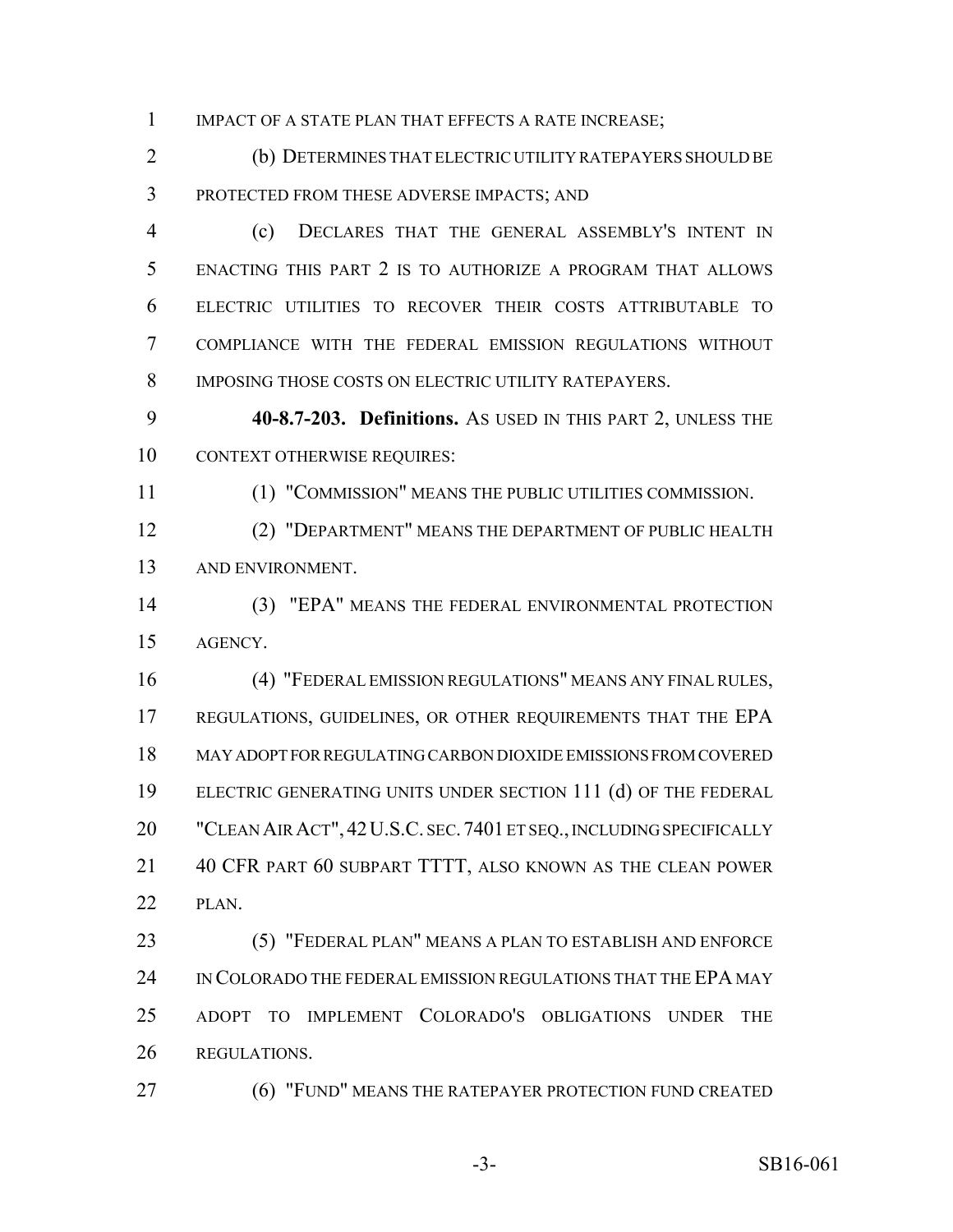1 IN SECTION 40-8.7-205.

 (7) "STATE PLAN" MEANS A PLAN, WHETHER OR NOT INCORPORATED INTO THE STATE IMPLEMENTATION PLAN OR ADOPTED AS A STATE-ONLY RULE, TO ESTABLISH AND ENFORCE IN COLORADO THE FEDERAL EMISSION REGULATIONS THAT THE AIR QUALITY CONTROL COMMISSION MAY ADOPT TO IMPLEMENT COLORADO'S OBLIGATIONS UNDER THE REGULATIONS.

 **40-8.7-204. Ratepayer protection.** (1) ON OR BEFORE THE EFFECTIVE DATE OF ANY FEDERAL OR STATE PLAN, THE COMMISSION, AFTER CONSULTATION WITH AFFECTED UTILITIES AND AFTER HOLDING A HEARING PURSUANT TO ARTICLE 6 OF THIS TITLE, SHALL DEVELOP A PROGRAM TO IMPLEMENT THIS PART 2, INCLUDING:

 (a) GUIDANCE FOR UTILITIES REGARDING THE ALLOCATION OF COMPLIANCE COSTS TO CUSTOMERS;

 (b) PROCEDURES FOR THE QUARTERLY REMITTANCE TO UTILITIES 16 OF MONEY FROM THE FUND; AND

 (c) AN ANNUAL REPORT TO THE JOINT BUDGET COMMITTEE OF THE GENERAL ASSEMBLY BY NOVEMBER 1 OF EACH YEAR THAT IDENTIFIES THE AMOUNT OF MONEY THAT IS PROJECTED TO BE REPORTED TO THE COMMISSION IN THE SUCCEEDING STATE FISCAL YEAR PURSUANT TO PARAGRAPH (b) OF SUBSECTION (2) OF THIS SECTION.

22 (2) EACH UTILITY THAT, DUE TO ITS COMPLIANCE WITH THE FEDERAL EMISSION REGULATIONS, INCURS INCREASED COSTS THAT THE 24 UTILITY IS ENTITLED TO RECOVER IN FULL OR IN PART SHALL:

 (a) SEPARATELY STATE ON EACH CUSTOMER'S REMITTANCE DEVICE:

(I) THE AMOUNT OF SUCH COSTS THAT ARE ALLOCATED TO THE

-4- SB16-061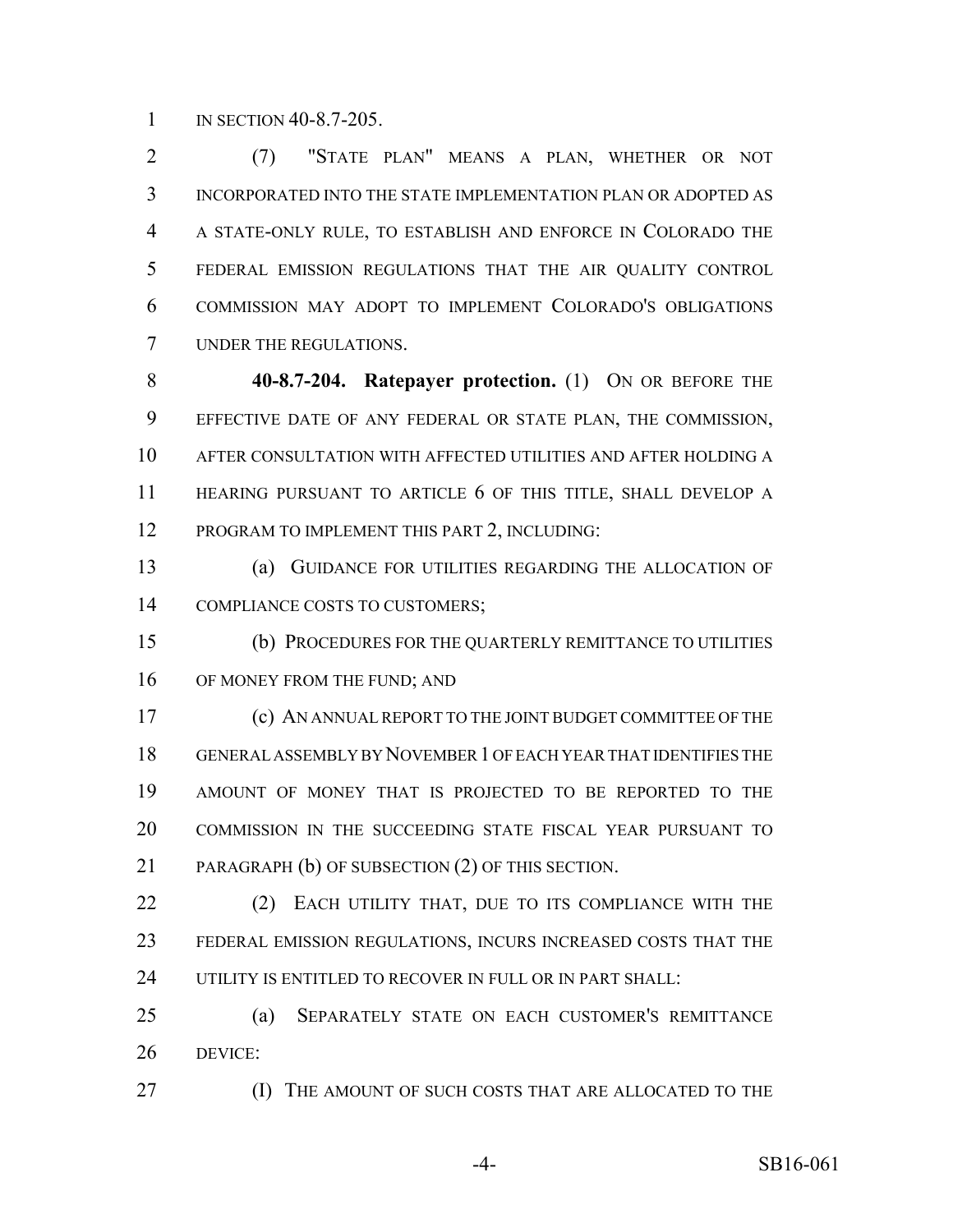CUSTOMER DURING THE BILLING PERIOD COVERED BY THE REMITTANCE DEVICE; AND

 (II) THAT THE CUSTOMER'S ALLOCATION IS PAID THROUGH THE 4 RATEPAYER PROTECTION PROGRAM CREATED BY THIS PART 2;

(b) REPORT THE AMOUNT TO THE COMMISSION; AND

(c) NOT CHARGE THE AMOUNT TO THE CUSTOMER.

 (3) THE COMMISSION SHALL QUARTERLY REMIT FROM THE FUND TO EACH UTILITY THAT REPORTS AN AMOUNT TO THE COMMISSION PURSUANT TO PARAGRAPH (b) OF SUBSECTION (2) OF THIS SECTION THE TOTAL OF SUCH AMOUNTS REPORTED BY THAT UTILITY DURING THE PREVIOUS QUARTER. IF THE AVAILABLE BALANCE IN THE FUND IS INSUFFICIENT TO FULLY REMIT ALL AMOUNTS, THE COMMISSION SHALL:

 (a) USE SO MUCH OF THE AVAILABLE BALANCE IN THE STATIONARY 14 SOURCES CONTROL FUND CREATED IN SECTION 25-7-114.7 (2) (b) (I), C.R.S., AS IS NECESSARY TO FULLY REMIT ALL AMOUNTS; AND

 (b) IF THE AVAILABLE BALANCE IS INSUFFICIENT, REDUCE ALL REMITTANCES PRO RATA.

 **40-8.7-205. Fund created.** (1) THE RATEPAYER PROTECTION FUND IS HEREBY CREATED IN THE STATE TREASURY. THE FUND CONSISTS OF MONEY APPROPRIATED TO THE FUND PURSUANT TO SECTION 40-8.7-206 (2). THE STATE TREASURER SHALL CREDIT ALL INTEREST AND INCOME DERIVED FROM THE DEPOSIT AND INVESTMENT OF MONEY IN THE FUND TO 23 THE FUND.

24 (2) THE COMMISSION SHALL USE THE FUND ONLY TO:

 (a) REMIT TO UTILITIES THE AMOUNTS REPORTED TO THE COMMISSION AS SPECIFIED IN SECTION 40-8.7-204 (1) (b); AND

(b) COVER ITS DIRECT COSTS IN ADMINISTERING THE PROGRAM,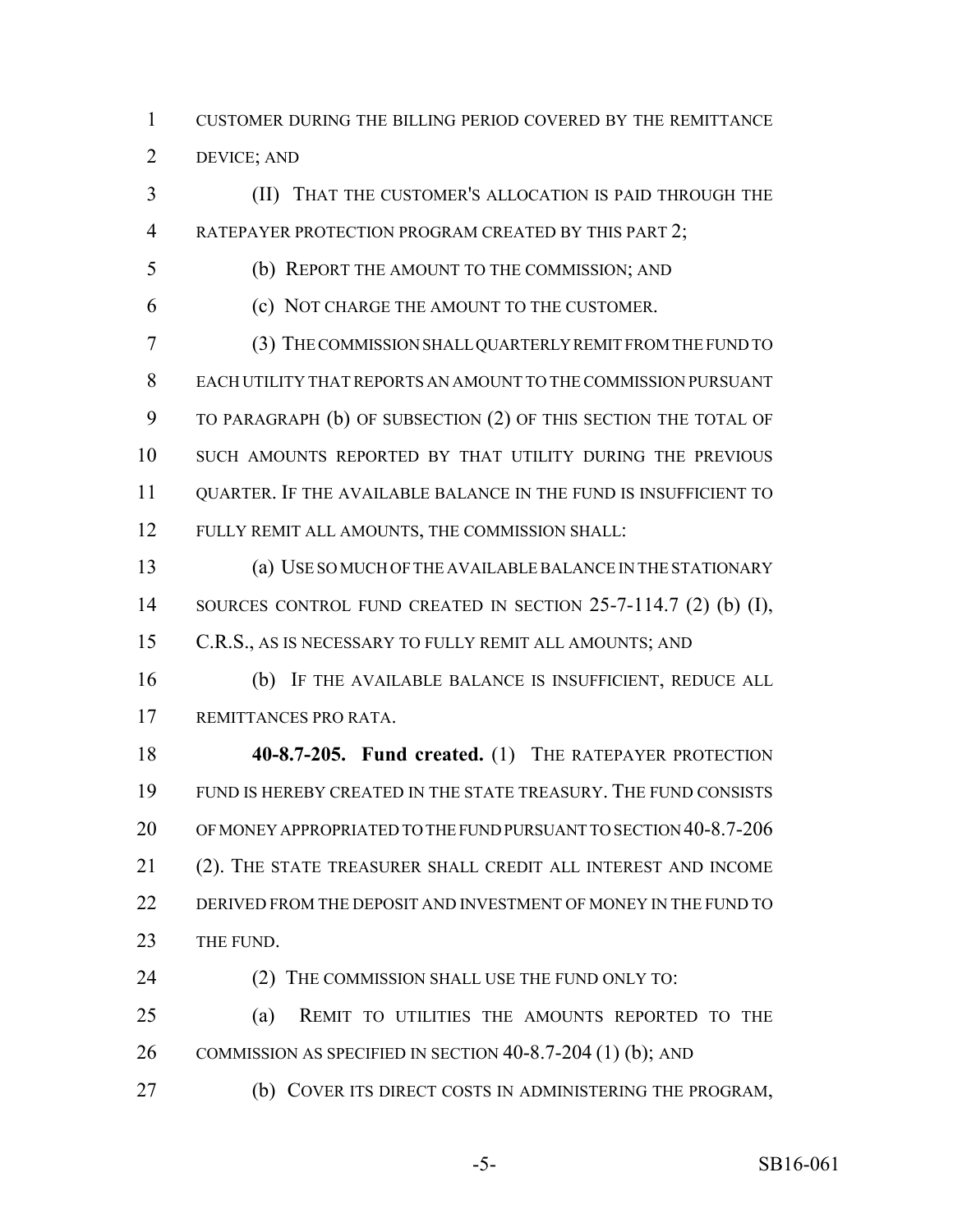WHICH MUST NOT EXCEED THREE PERCENT OF THE AVERAGE ANNUAL BALANCE OF THE FUND.

 (c) MONEY IN THE FUND IS CONTINUOUSLY APPROPRIATED TO THE COMMISSION FOR THESE PURPOSES.

 **40-8.7-206. Ratepayer impact analysis - appropriation.** (1) THE COMMISSION SHALL CONDUCT AND PERIODICALLY UPDATE, INCLUDING DURING ANY UTILITY RATE-MAKING HEARING AND INTEGRATED RESOURCE PLANNING PROCEEDING, AN ECONOMIC ANALYSIS OF UTILITIES' COSTS OF COMPLIANCE WITH THE FEDERAL EMISSION REGULATIONS FOR THE PURPOSE OF MAKING THE ANNUAL REPORT TO THE 11 JOINT BUDGET COMMITTEE PURSUANT TO SECTION 40-8.7-204(1) (c). THE COMMISSION SHALL MAKE SPECIFIC FINDINGS REGARDING ITS CONCLUSIONS ABOUT THE COSTS OF COMPLIANCE AND WHETHER ITS CURRENT RATEPAYER IMPACT ANALYSIS IS ACCURATE OR MUST BE ADJUSTED.

 (2) THE GENERAL ASSEMBLY SHALL ANNUALLY APPROPRIATE TO THE FUND SUFFICIENT MONEY FROM THE STATIONARY SOURCES CONTROL FUND CREATED IN SECTION 25-7-114.7 (2) (b) (I), C.R.S., TO ENABLE THE COMMISSION TO MAKE THE REMITTANCES REQUIRED BY THIS SECTION.

 **SECTION 2.** In Colorado Revised Statutes, 25-7-114.7, **amend** 21 (2) (b) (I) as follows:

 **25-7-114.7. Emission fees - fund.** (2) (b) (I) (A) The moneys MONEY collected pursuant to this section shall be remitted to the state treasurer, who shall credit the same to the stationary sources control fund, which fund is hereby created. From such fund, the general assembly shall appropriate to the department of public health and environment, at least 27 annually, such moneys MONEY as may be necessary to cover the division's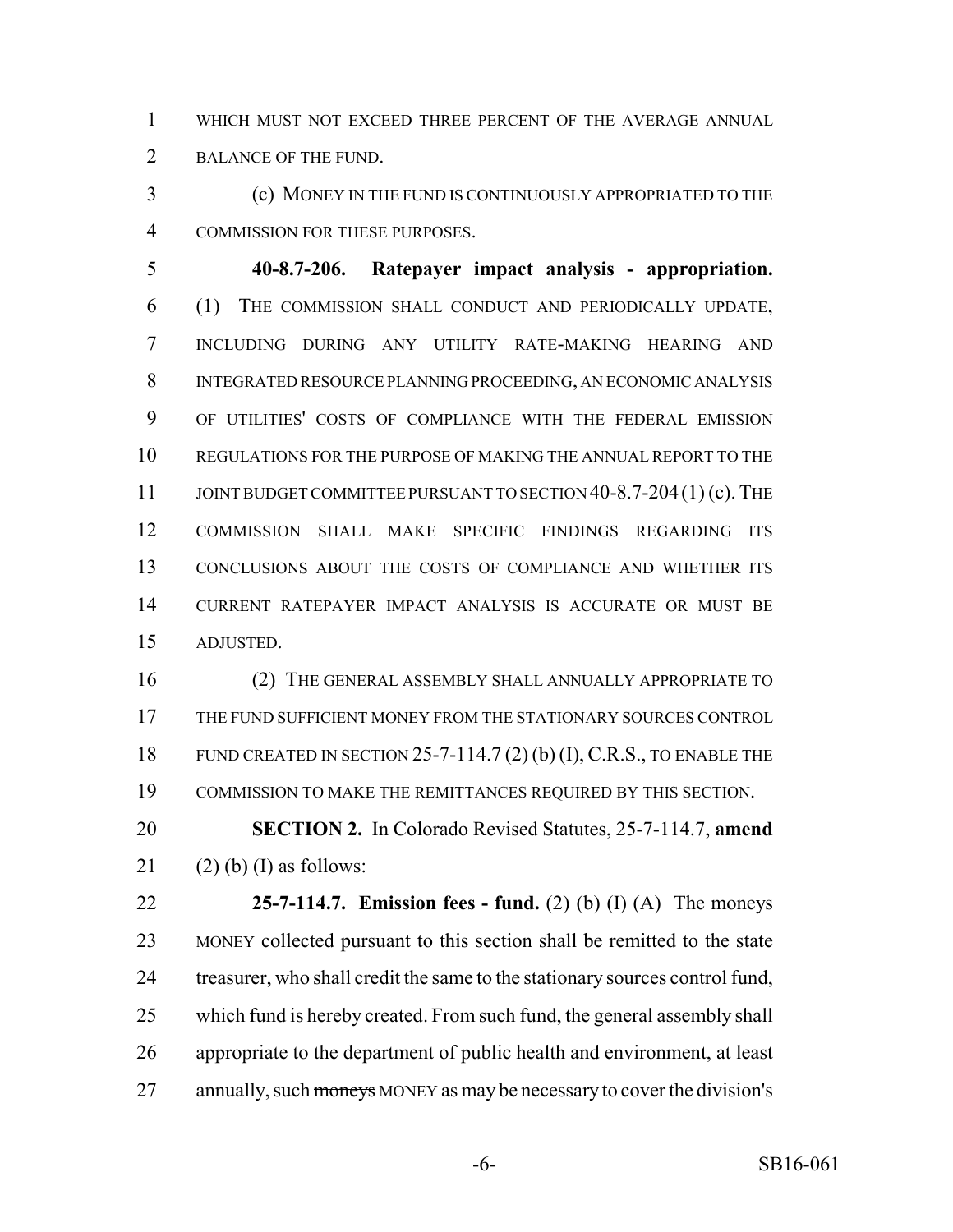| $\mathbf{1}$   | direct and indirect costs required to develop and administer the programs      |
|----------------|--------------------------------------------------------------------------------|
| $\overline{2}$ | established pursuant to parts 1 to 4 and 10 of this article for the control of |
| 3              | air pollution from stationary sources AND FOR THE PROGRAM ESTABLISHED          |
| $\overline{4}$ | IN PART 2 OF ARTICLE 8.7 OF TITLE 40, C.R.S. Any permit fee moneys             |
| 5              | MONEY not appropriated by the general assembly and any appropriated            |
| 6              | funds not spent by the division shall remain in the stationary sources         |
| 7              | control fund and shall not revert to the general fund of the state at the end  |
| 8              | of any fiscal year. Any such moneys MONEY shall be separately accounted        |
| 9              | for. All interest earned on moneys MONEY in the stationary sources             |
| 10             | control fund shall remain in the fund and shall not revert to the general      |
| 11             | fund or to any other fund.                                                     |
| 12             | (B) THE COMMISSION SHALL NOT INCREASE ANY FEE COLLECTED                        |
| 13             | DUE TO THE ENACTMENT OF THE PROGRAM ESTABLISHED IN PART 2 OF                   |
| 14             | ARTICLE 8.7 OF TITLE 40, C.R.S.                                                |
| 15             | <b>SECTION 3.</b> In Colorado Revised Statutes, <b>amend</b> 40-8.7-101        |
| 16             | as follows:                                                                    |
| 17             | 40-8.7-101. Short title. THE SHORT TITLE OF this article shall be              |
| 18             | known and may be cited as PART 1 IS the "Low-income Energy Assistance          |
| 19             | Act".                                                                          |
| 20             | <b>SECTION 4.</b> In Colorado Revised Statutes, 40-8.7-103, amend              |
| 21             | introductory portion and (1) as follows:                                       |
| 22             | 40-8.7-103. Definitions. As used in this article PART 1, unless the            |
| 23             | context otherwise requires:                                                    |
| 24             | (1) "Alternative energy assistance program" means a program                    |
| 25             | operated by a municipally owned electric and gas utility or cooperative        |
| 26             | electric association that is not part of the energy assistance program         |
| 27             | established pursuant to this article PART 1.                                   |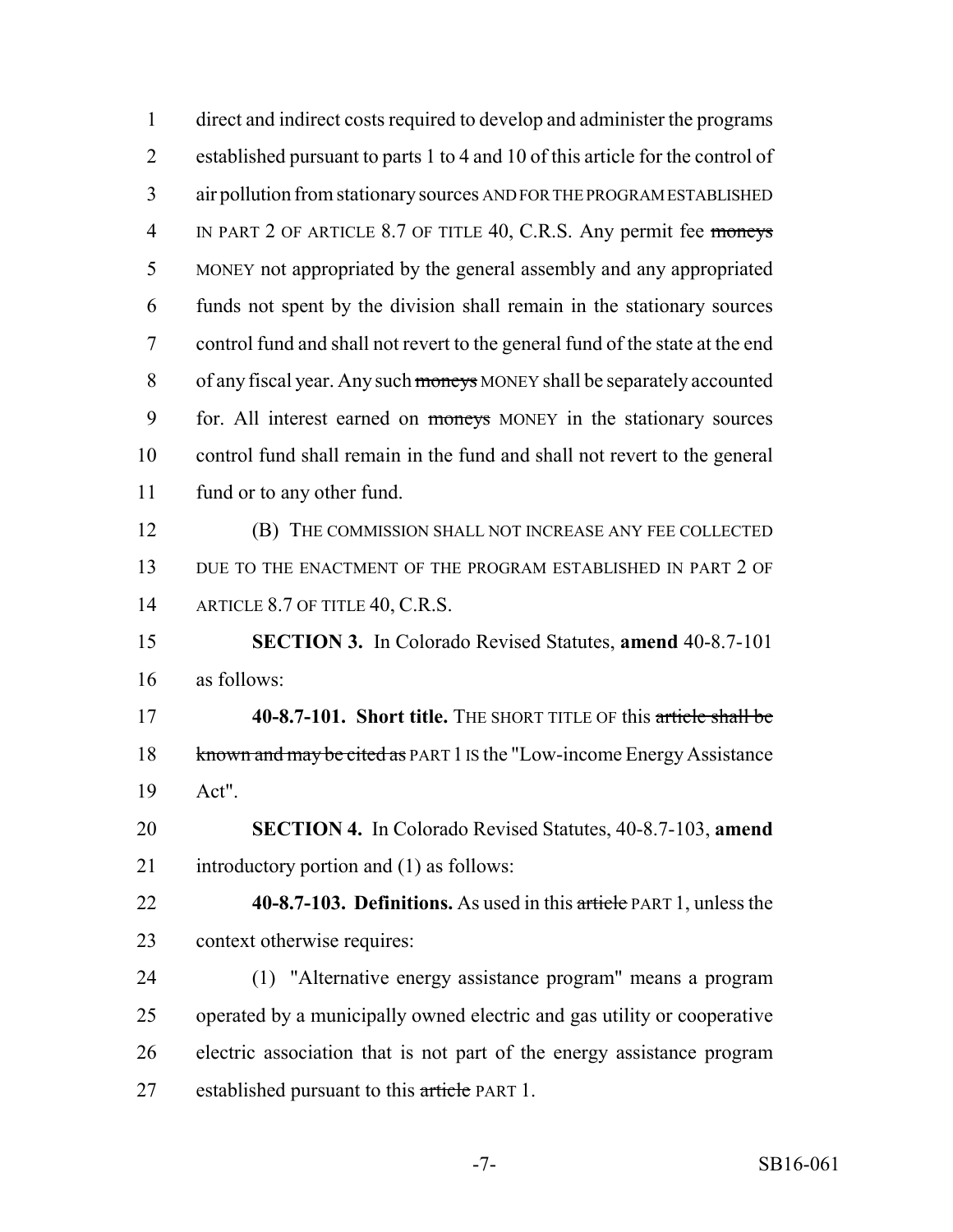**SECTION 5.** In Colorado Revised Statutes, 40-8.7-104, **amend** 2 (1) and (2) as follows:

 **40-8.7-104. Energy assistance program - creation - energy assistance charge - rules.** (1) There is hereby created the low-income energy assistance program to collect and disburse an optional energy assistance contribution in Colorado in accordance with this article PART 1.

 (2) Except as otherwise provided in this article PART 1, every utility doing business in Colorado shall participate in the energy assistance program and shall provide the opportunity for utility customers to make an optional energy assistance contribution on the monthly remittance device on their utility billing statement beginning September 13 1, 2006. Each utility shall provide the opportunity for customers to donate the optional energy assistance contribution as provided in section 40-8.7-105 (2).

 **SECTION 6.** In Colorado Revised Statutes, 40-8.7-106, **amend** 17 (1) introductory portion, (2), and (3) (a) as follows:

 **40-8.7-106. Municipally owned gas, electric, and gas and electric utilities and cooperative electric associations.** (1) If a municipally owned gas, electric, or gas and electric utility or a cooperative electric association operates an alternative energy assistance program to support its low-income customers with their home energy needs, then the governing body of the municipally owned gas, electric, or gas and electric utility or cooperative electric association may self-certify its alternative energy assistance program and, upon self-certification, shall have no obligations under this article PART 1. The municipally owned utility or cooperative electric association shall submit a statement to the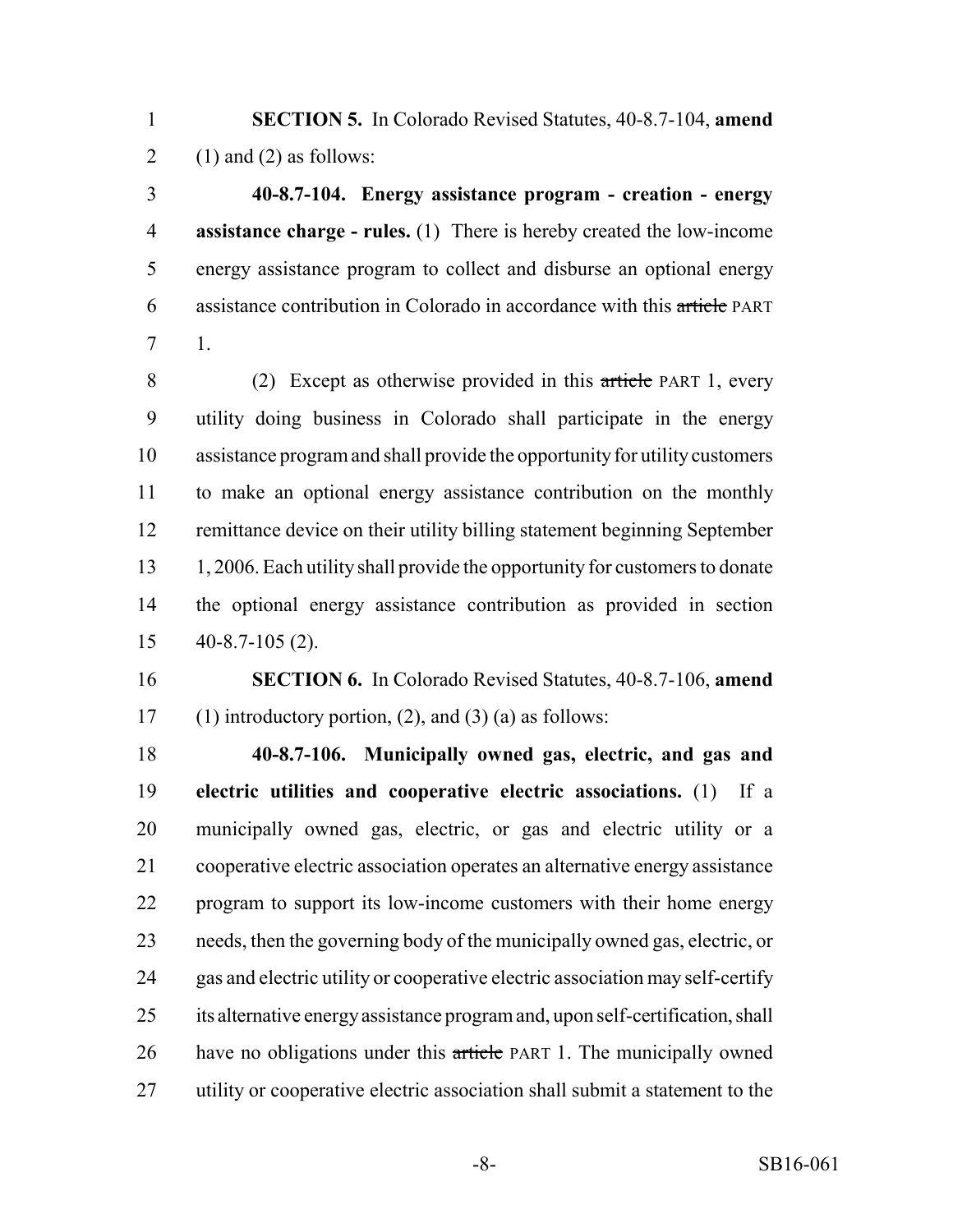organization that such utility or cooperative electric association has an alternative energy assistance program. In order for such utility or cooperative electric association to self-certify, such alternative energy assistance program shall meet the following criteria:

 (2) If the governing body of a municipally owned gas, electric, or gas and electric utility or a cooperative electric association determines that the service area of such utility or cooperative has a limited number of people who qualify for energy assistance, such utility or cooperative 9 electric association may be exempt from the obligations of this article PART 1.

 (3) If a municipally owned gas, electric, or gas and electric utility or cooperative electric association has not self-certified an alternative energy assistance program pursuant to subsection (1) of this section or has not exempted itself pursuant to subsection (2) of this section, such utility or cooperative electric association shall collect an optional energy assistance charge from its customers as provided in section 40-8.7-104 (1) 17 and (2) or pursuant to a procedure approved by the governing municipal utility or cooperative, which procedure shall be designed to notify all customers at least twice each year of the option to contribute by means of a monthly energy assistance charge and shall provide a convenient means for customers to exercise that option. In such circumstances, the governing body of such utility or cooperative shall determine the disposition and delivery of the optional energy assistance charge that it collects on the following basis:

 (a) The governing body may elect to deliver the optional charge 26 that it collects to the organization for distribution in accordance with this 27 article PART 1.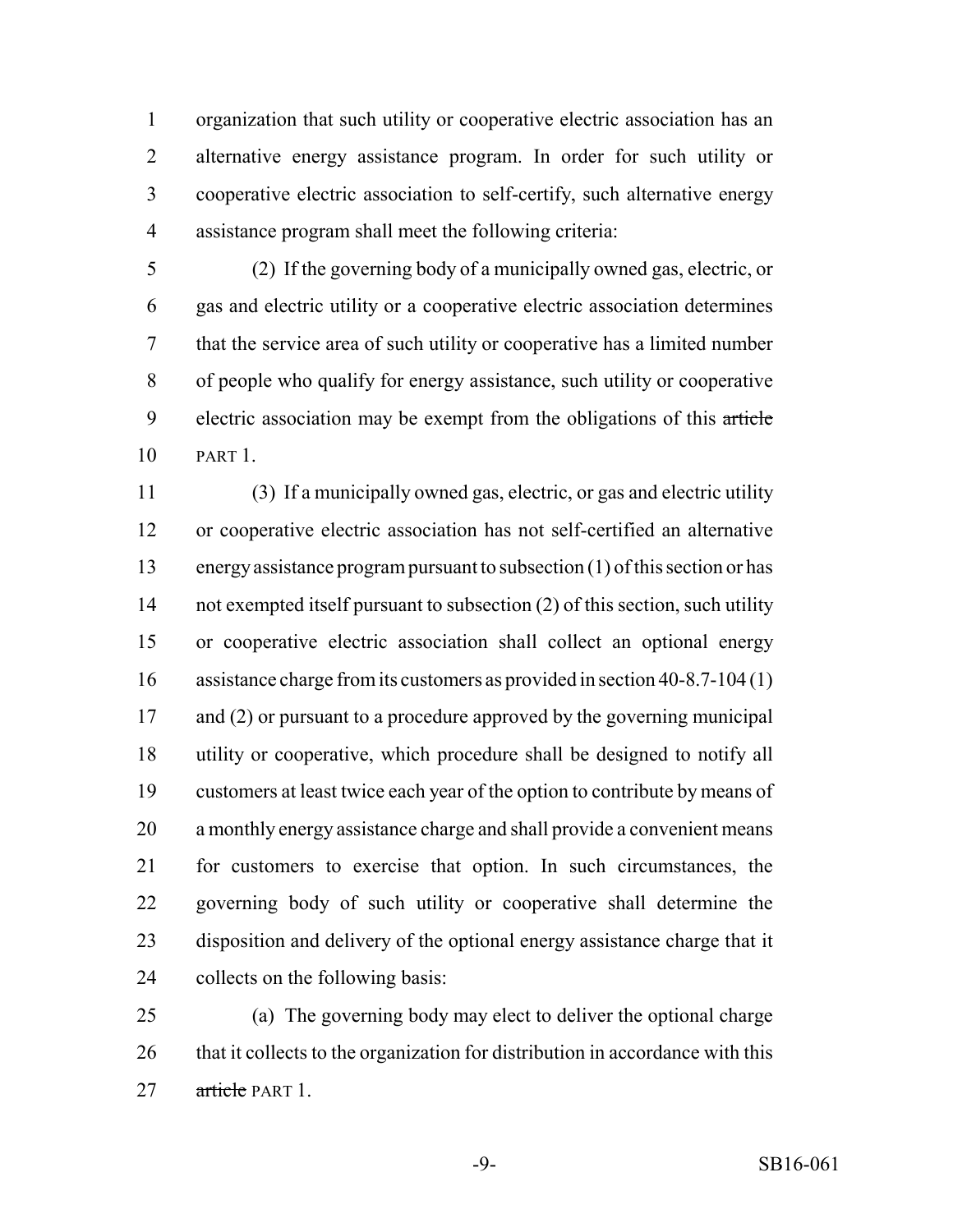**SECTION 7.** In Colorado Revised Statutes, 40-8.7-107, **amend** (1) introductory portion and (3) as follows:

 **40-8.7-107. Disposition of money.** (1) Each gas and electric 4 utility shall transfer the moneys MONEY from the energy assistance 5 contributions collected under this article PART 1 to the organization on the following schedule:

 (3) The organization shall pay the public utilities commission from the moneys MONEY transferred to the organization pursuant to subsection (1) of this section for any administrative costs incurred 10 pursuant to this article PART 1.

 **SECTION 8.** In Colorado Revised Statutes, 40-8.7-108, **amend** 12 (1) and (3) as follows:

#### **40-8.7-108. Energy outreach Colorado - administration of the**

 **energy assistance charge.** (1) The organization shall hold and 15 administer all moneys MONEY collected pursuant to this article PART 1 delivered to it by the utilities pursuant to section 40-8.7-107 in a separately identifiable account, which shall be restricted to the purposes 18 set forth in this article PART 1. The organization shall maintain its books and records pertaining to the energy assistance contributions in accordance with generally accepted accounting principles and, in 21 addition, shall maintain records adequate to identify the moneys MONEY 22 collected by each utility. If the organization commingles the moneys MONEY collected and delivered with other assets of the organization for investment purposes, the organization shall maintain accurate accounts 25 of the investment moneys MONEY and shall credit or charge a pro rata portion of all investment earnings, gains, or losses to the account that holds the energy assistance charges.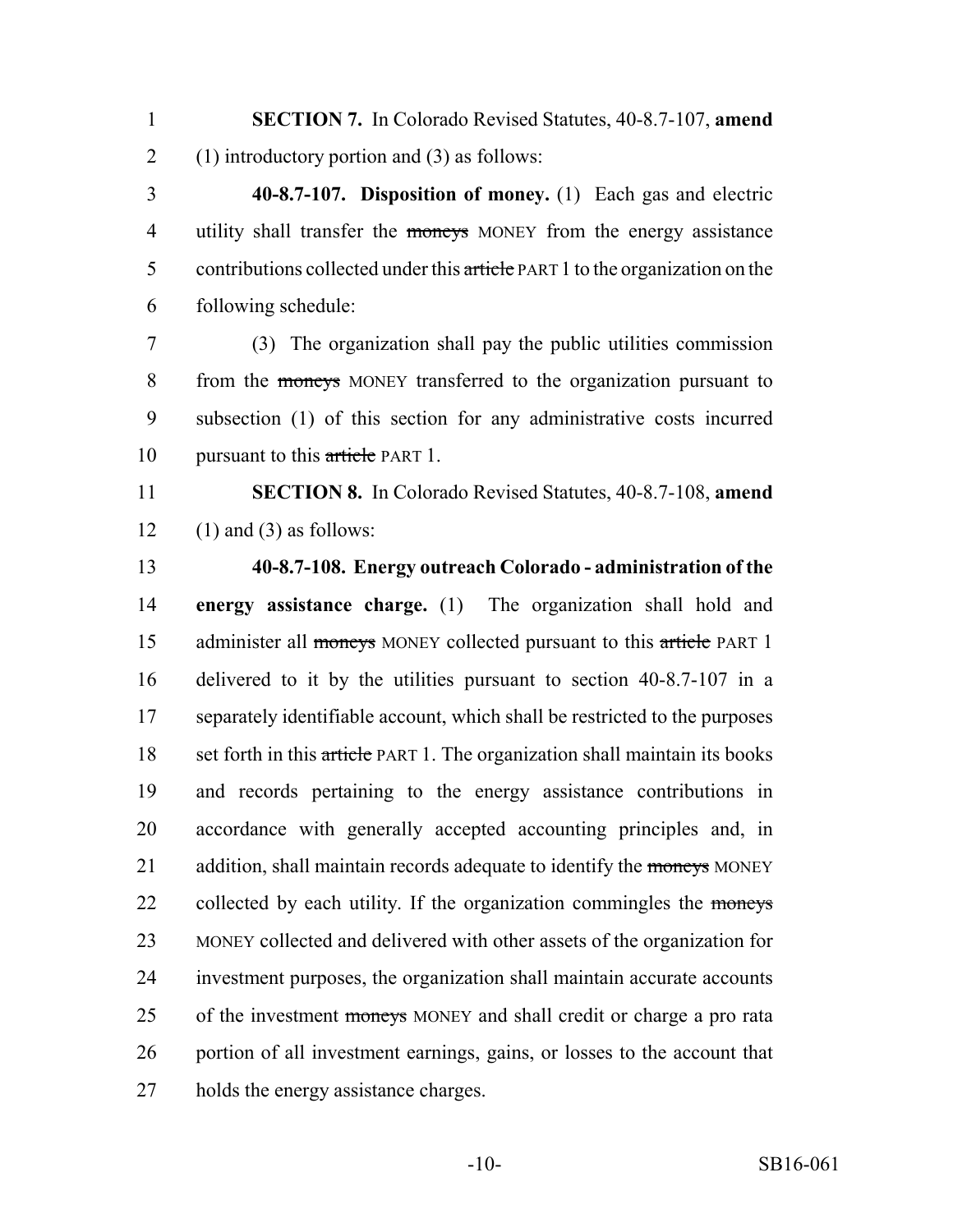(3) The organization shall, on an annual basis, develop a budget for the energy assistance program to determine the allocation of the energy assistance contributions collected under this article PART 1.

 **SECTION 9.** In Colorado Revised Statutes, 40-8.5-103.5, **amend** (4) (a) introductory portion as follows:

 **40-8.5-103.5. Commission created - duties.** (4) (a) No later than December 15, 2008, the commission shall make recommendations to the governor, the speaker of the house of representatives, and the president of the senate regarding any necessary legislative changes to improve the effectiveness and efficiency of the state's low-income energy assistance services provided pursuant to PART 1 OF article 8.7 of this title and section 12 26-1-109, C.R.S. With assistance and consultation from representatives from two counties chosen by the executive director, or his or her designee, of Colorado counties, incorporated, or its successor organization, the commission shall assess the strengths and weaknesses of the current service delivery systems within the state and shall review 17 effective service delivery systems and models of other states that may be appropriate for utilization in this state. The commission's recommendations shall build upon the positive aspects of the current service delivery system, including, but not limited to, the effective and efficient management of current funding to maximize assistance to the state's low-income population, infrastructure that is already in place to efficiently distribute benefits to eligible clients in a timely manner, and coordination already established between energy conservation measures and direct assistance. The commission's recommendations shall include, but shall not be limited to:

**SECTION 10. Applicability.** This act applies to conduct